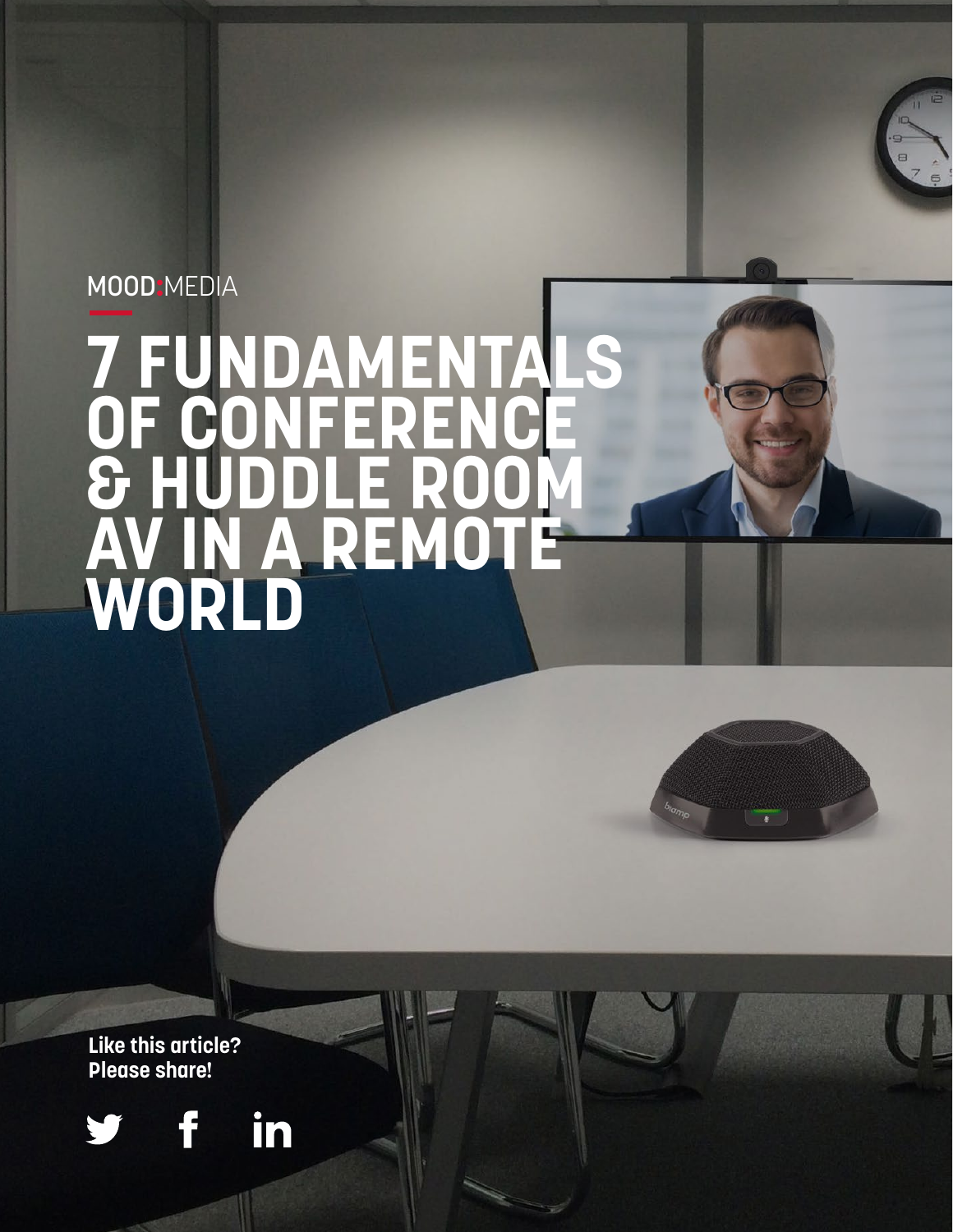As we move into a world that trends towards social distancing and away from large gatherings, conference and huddle rooms are becoming even more important to operational success. Organizations are reducing the number of people that work in a centralized office, and they are now opting for more audio and video conferencing between those in the office and remote team members, customers and prospects.

Fortunately, recent advances in conference room AV and huddle room technology have enabled the global workforce to collaborate closely and succeed in a remote environment. However, we're now more dependent upon these tools than ever before, and a sound conferencing AV strategy and design are a must. In this article, you'll learn the seven fundamentals that every conference room AV system needs for your team to succeed.

#### **#1 Easy to use**

We all know the uncomfortable experience of having meetings delayed because of the difficulties presenters have with the technology. As such, ease of use is essential for any conferencing system, ensuring that meetings start on time and operate as seamlessly as possible for all. An ideal system shouldn't require advanced tech skills to operate, and it should have an intuitive interface and simple controls that even the least tech-savvy individuals can navigate.

#### **#2 Designed for Distancing**

Elbow-to-elbow seating arrangements conflict with today's workplace best practices. As such, your conference room or huddle room AV technology needs to be designed in a way that enables physically-present attendees to be clearly seen and heard by virtual attendees. Cameras should offer a **wide field of view**, and audio components should include **multiple mics** to ensure sufficient coverage.

Speaking of audio, more manufacturers are now offering ceiling mics, which can be most effective for optimal and even sound pickup. In fact, most huddle rooms only need one ceiling mic, placed over the center of the desk. Larger conference rooms may need multiple ceiling mics, depending on the size of the room.

Additionally, **screen size and quantity** are also important considerations, relative to the size of the meeting room. Screens should be big enough for all attendees to see,

but not so large that they become a strain to view. Dual displays can also be ideal, enabling presenters to show multiple screens at once when necessary.

**Wireless connectivity** is also an essential feature, further supporting the need for distance between team members and limiting the appearance of messy wires and cables. Be sure to discuss these factors with any conferencing AV providers you're considering.

#### **#3 Flexible Collaboration Functionality**

Make sure the system you choose is equipped with cloud-collaboration software that enables robust teamwork between on-site and remote participants. All participants should be able to easily connect to the platform and share content from any device.

Additionally, your system needs to integrate seamlessly with today's most popular conferencing platforms, such as Google Meet, WebEx, Zoom and MS Teams, to name a few. If you're connecting to someone else's call and they're using a different platform, you want to be sure that your system can easily integrate.

#### **#4 Commercial-grade is a Must**

Though the price point of consumer-grade systems can be appealing, their functionality, quality and reliability aren't suitable for enterprise needs. Screen and speaker output, echo cancellation and sufficient audio mixing are common features of commercial-grade systems, but not for consumer models.